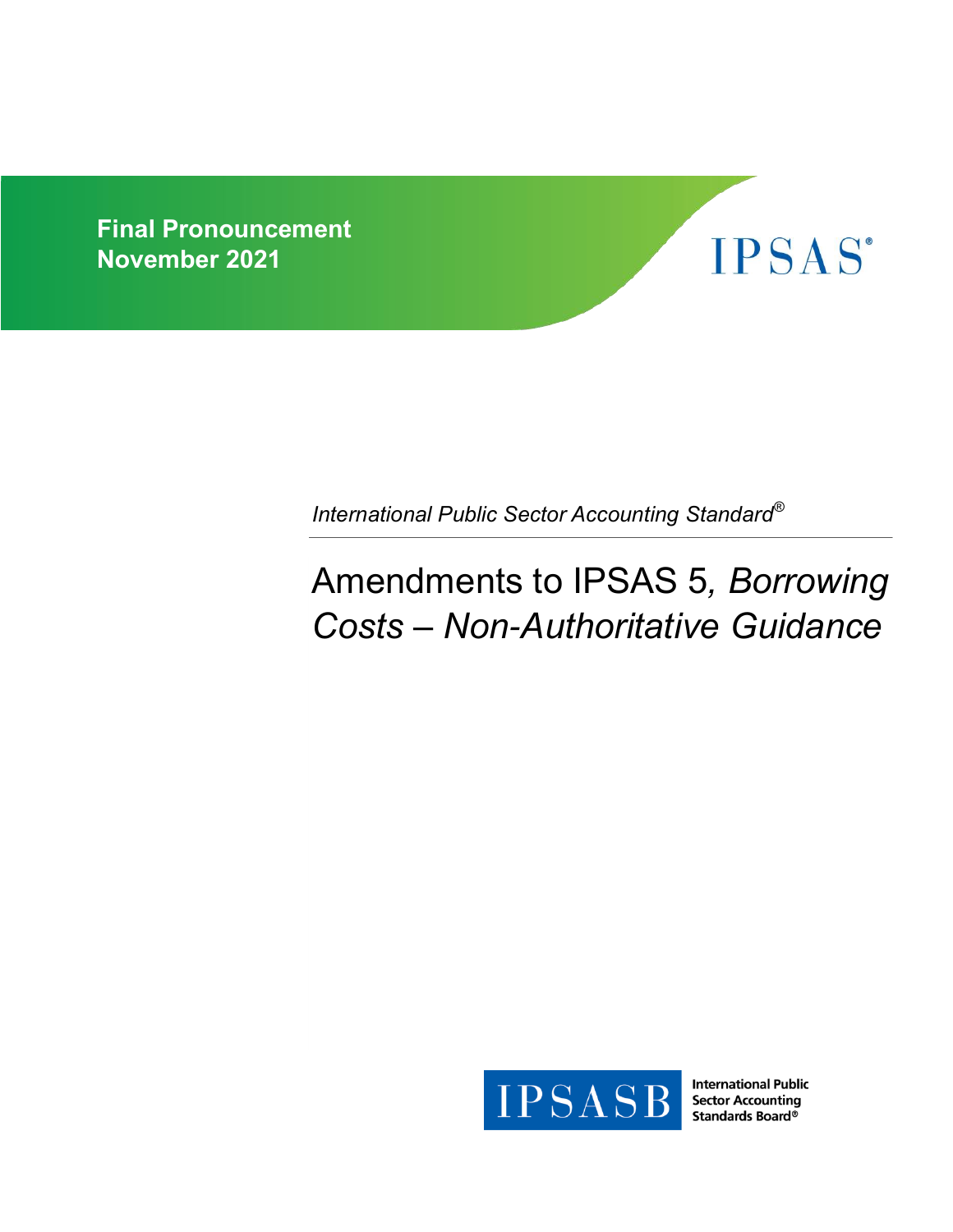

**International Public Sector Accounting** Standards Board®

This document was developed and approved by the International Public Sector Accounting Standards Board® (IPSASB<sup>®</sup>).

The objective of the IPSASB is to serve the public interest by setting high-quality public sector accounting standards and by facilitating the adoption and implementation of these, thereby enhancing the quality and consistency of practice throughout the world and strengthening the transparency and accountability of public sector finances.

In meeting this objective the IPSASB sets International Public Sector Accounting Standards™ (IPSAS™) and Recommended Practice Guidelines (RPGs) for use by public sector entities, including national, regional, and local governments, and related governmental agencies.

IPSAS relate to the general purpose financial statements (financial statements) and are authoritative. RPGs are pronouncements that provide guidance on good practice in preparing general purpose financial reports (GPFRs) that are not financial statements. Unlike IPSAS RPGs do not establish requirements. Currently all pronouncements relating to GPFRs that are not financial statements are RPGs. RPGs do not provide guidance on the level of assurance (if any) to which information should be subjected.

The structures and processes that support the operations of the IPSASB are facilitated by the International Federation of Accountants<sup>®</sup> (IFAC<sup>®</sup>).

Copyright © November 2021 by the International Federation of Accountants (IFAC). For copyright, trademark, and permissions information, please see [page 13.](#page-12-0)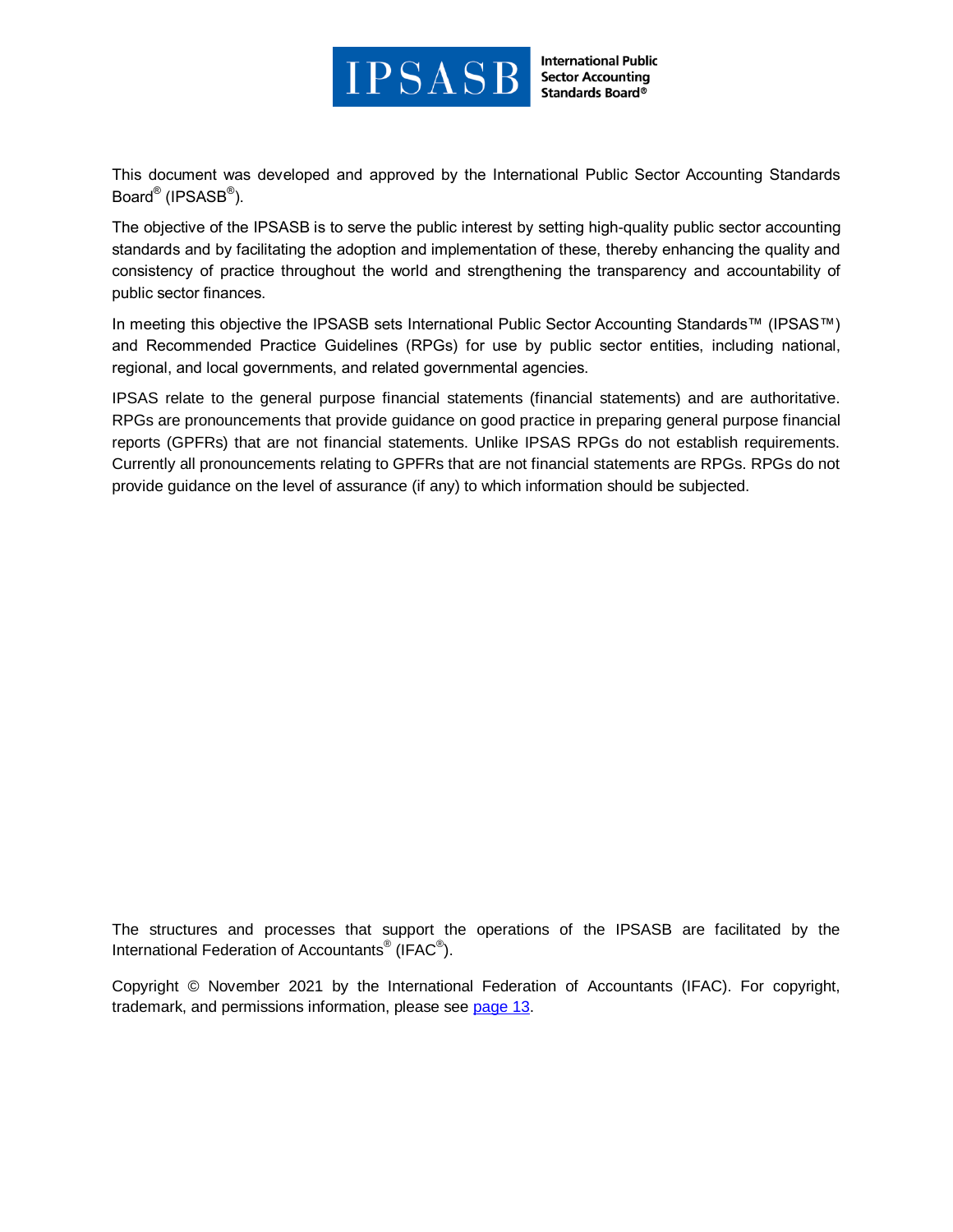# **AMENDMENS TO IPSAS 5, BORROWING COSTS – NON-<br>AUTHORITATIVE GUIDANCE**

# **CONTENTS**

# Page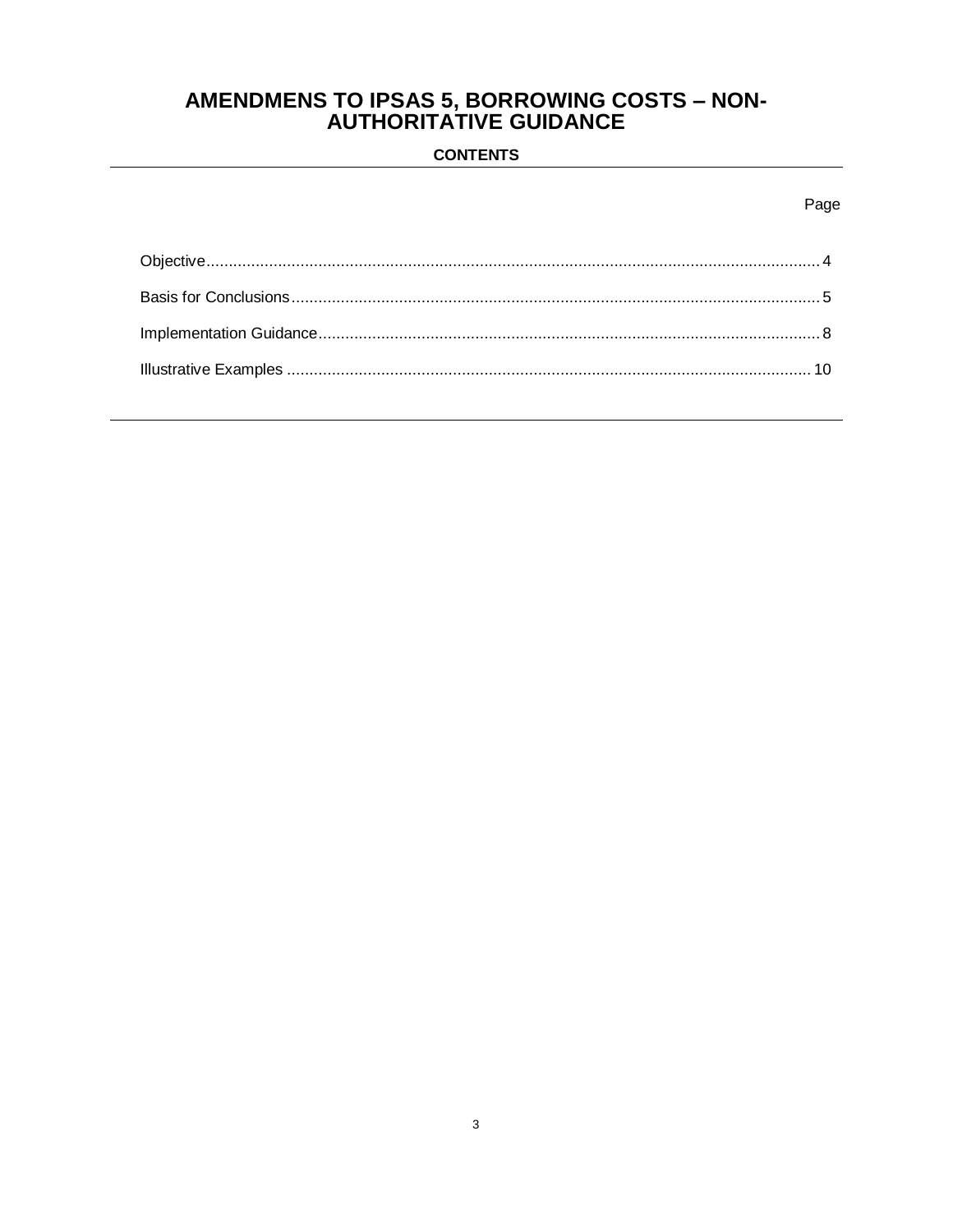# <span id="page-3-0"></span>**Objective**

- 1. The objective of this pronouncement is to add non-authoritative material to IPSAS 5, *Borrowing Costs*, and to provide guidance for determining the extent to which borrowing costs can be capitalized. There are no amendments to the authoritative material. The amendments add implementation guidance and illustrative examples, which IPSAS 5 does not currently contain. The IPSASB's decisions to add non-authoritative material to IPSAS 5 are explained in the amended Basis for Conclusions.
- 2. The IPSASB consulted constituents in its April 2019 Measurement Consultation Paper about whether it should remove the option to capitalize borrowing costs in IPSAS 5. Feedback on this issue was mixed and the IPSASB decided to retain the existing accounting policy option in IPSAS 5. However, the IPSASB has developed additional implementation guidance and examples to illustrate the extent to which borrowing costs can be capitalized.

| Section of IPSAS 5, Borrowing<br>Costs | <b>Summary of Non-Authoritative Guidance</b>                                                                                                                                                                                                         |  |  |  |
|----------------------------------------|------------------------------------------------------------------------------------------------------------------------------------------------------------------------------------------------------------------------------------------------------|--|--|--|
| <b>Basis for Conclusions</b>           | Explains the IPSASB decision to                                                                                                                                                                                                                      |  |  |  |
|                                        | Retain the accounting policy choice to capitalize<br>٠<br>borrowing costs as part of the cost of a qualifying asset<br>when they are directly attributable to the acquisition,<br>construction, or production of a qualifying asset (BC8 –<br>BC14); |  |  |  |
|                                        | Add Implementation Guidance and Illustrative Examples<br>٠<br>(BC15); and                                                                                                                                                                            |  |  |  |
|                                        | Distinguish between borrowing costs and transaction<br>٠<br>$costs$ (BC16 – BC19).                                                                                                                                                                   |  |  |  |
| <b>Implementation Guidance</b>         | Guidance added to illustrate the extent to which borrowing<br>costs can be capitalized.                                                                                                                                                              |  |  |  |
| <b>Illustrative Examples</b>           | Examples added to illustrate the extent to which borrowing<br>costs can be capitalized.                                                                                                                                                              |  |  |  |

# **Summary of Non-Authoritative Guidance**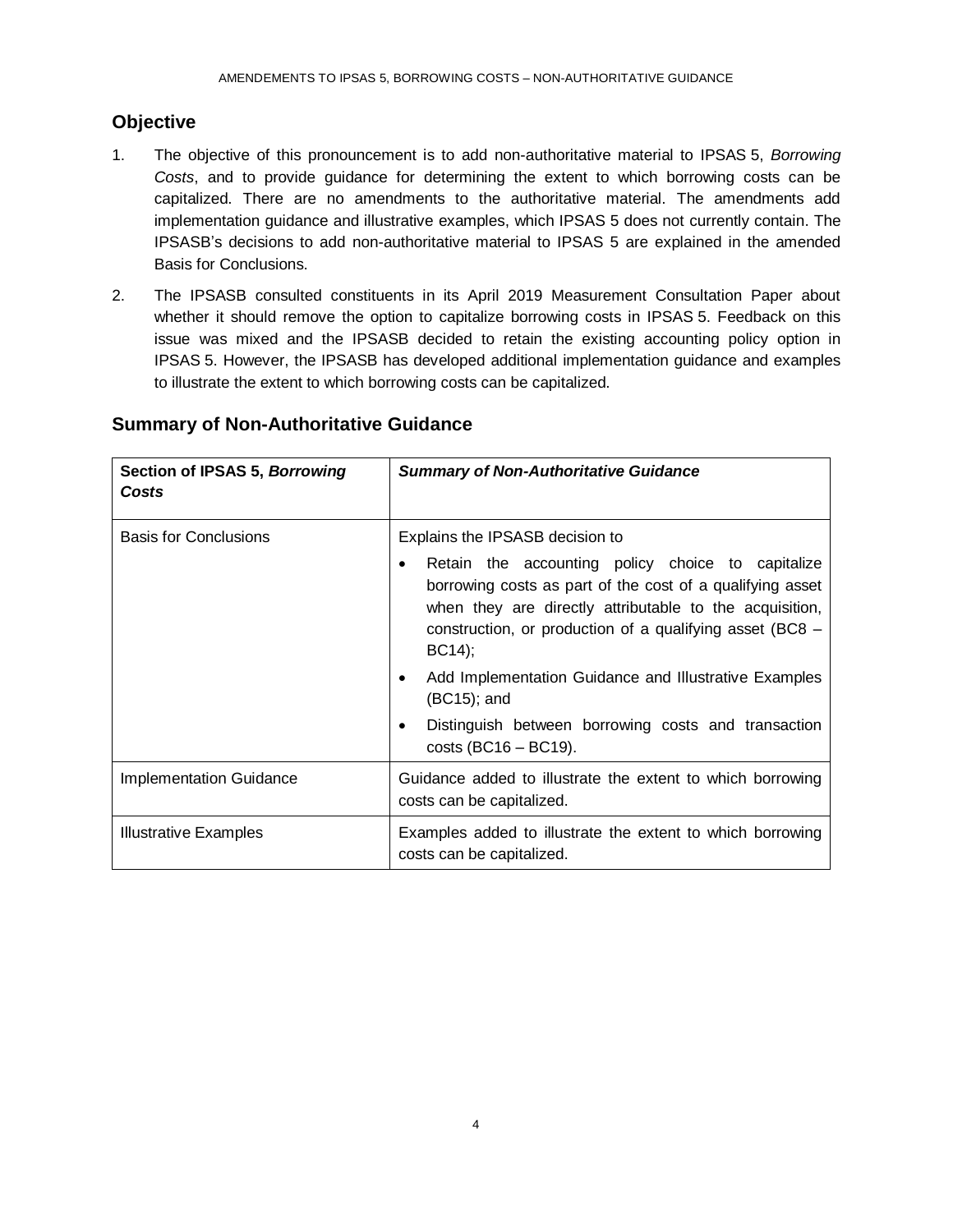# <span id="page-4-0"></span>**Basis for Conclusions**

*This Basis for Conclusions accompanies, but is not part of, IPSAS 5.*

…

#### **Revision of IPSAS 5 as a result of the IPSASB's Consultation Paper,** *Measurement***, issued in April 2019**

- BC8. In April 2019, the IPSASB published the Consultation Paper, *Measurement*. The Consultation Paper proposed a comprehensive framework outlining how measurement bases should be determined when applied in the context of IPSAS. One of the objectives of the Consultation Paper was to seek feedback on whether one of the accounting policy choices in IPSAS 5, *Borrowing Costs* should be removed.
- BC9. IPSAS 5 permits two accounting policy choices for borrowing costs that are directly attributable to the acquisition, construction, or production of a qualifying asset: capitalization or recognition as an expense.
- BC10. The IPSASB proposed eliminating the option to capitalize borrowing costs in order to:
	- (a) Address a public sector issue where borrowing is centralized and determined for the economic entity as a whole. Expensing borrowing costs lessens the burden of attributing centralized borrowing costs to specific projects within the public sector;
	- (b) Enhance comparability between the cost of the acquisition, construction, or production of a qualifying asset between public sector entities; and
	- (c) Align more closely with the requirements in the Government Finance Statistics Manual (GFSM) 2014.
- BC11. In developing its preliminary view, the IPSASB acknowledged the complexity of the issue. This complexity, and opposing views on what should be included in cost, resulted in responses to the preliminary view being split with many respondents supporting the Board's proposal, and equally, many respondents disagreeing. Those that disagreed with the proposal to remove the existing accounting policy choice considered that the reasons given for doing so were insufficient. They argued that:
	- (a) The difficulties in attributing borrowing costs to specific projects in the public sector were overstated and were an insufficient reason to diverge from private sector accounting treatment. Large conglomerates in the private sector face similar challenges and are able to capitalize borrowing costs;
	- (b) Borrowing costs that are directly attributable to the acquisition, construction, or production of a qualifying asset are part of the cost of that asset. During the period when an asset is under development, the outlays for the resources used must be financed. Financing has a cost. The cost of the asset should include all costs necessarily incurred to get the asset ready for its intended use or sale, including the cost incurred in financing the outlays as a part of the asset's acquisition, construction, or production cost;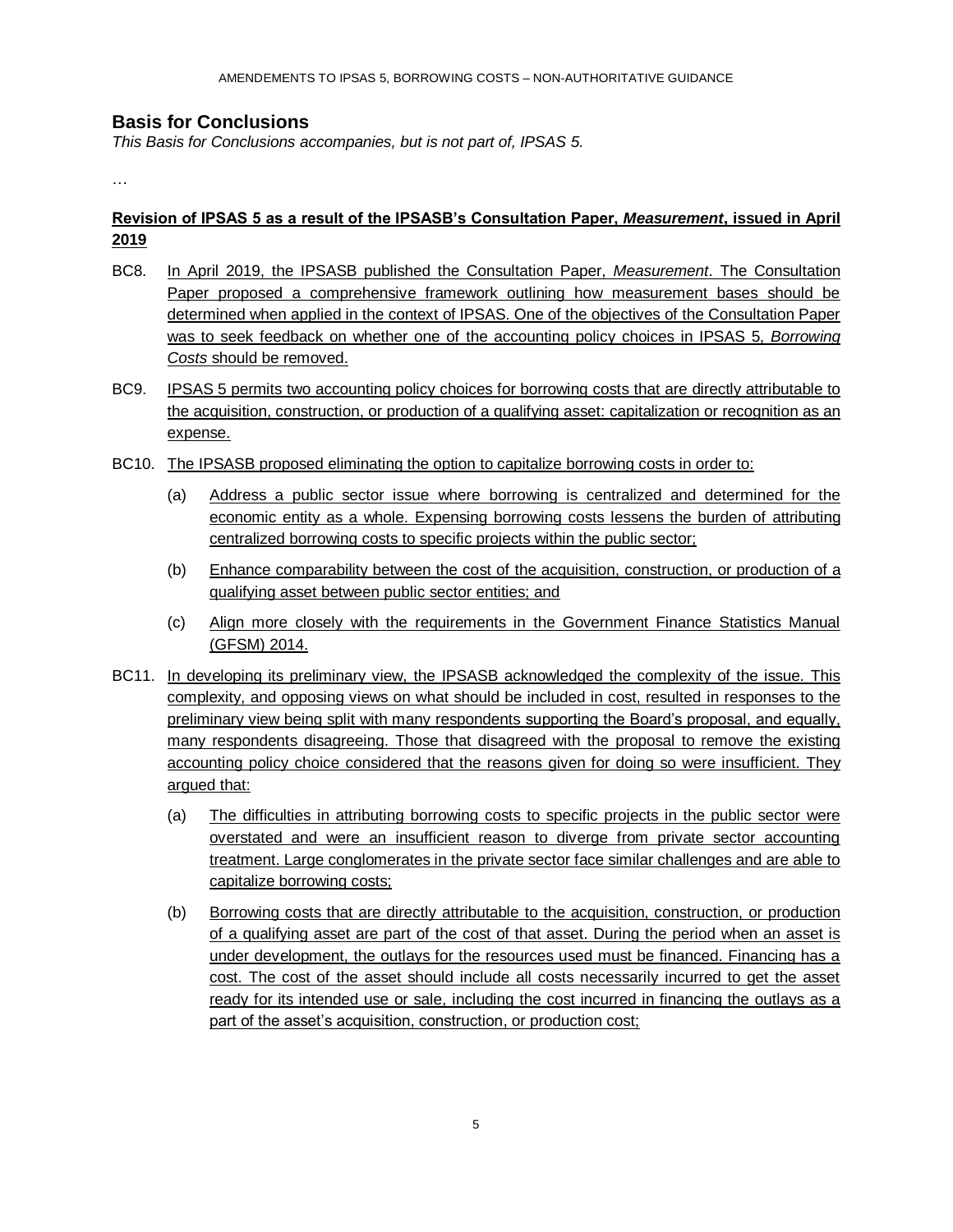- (c) Capitalizing directly attributable borrowing costs enhances accountability and decision making; and
- (d) Immediate expensing of borrowing costs would be inconsistent with the requirements in other standards to capitalize transaction costs directly attributable to the acquisition, construction, or production of a qualifying asset.
- BC12. Having reviewed the responses, the IPSASB decided to retain the existing accounting policy choice. This approach enables preparers to select the policy that best achieves the measurement objective of the qualifying asset.
- BC13. The IPSASB observed the existing accounting policy choice is consistent with the measurement principles in the Conceptual Framework and allows preparers of public sector financial statements to consider the qualitative characteristics of useful information when selecting an approach that most faithfully represents the cost of the asset.
- BC14. Further supporting its decision to retain the accounting policy choice, the IPSASB noted the following:
	- (a) Both capitalizing borrowing costs and expensing borrowing costs have technical merits. In some cases, respondents took opposite views: for example, on whether borrowing costs are an attribute of the cost of an asset;
	- (b) The goal of the approach when accounting for borrowing costs is to assist financial statement users in obtaining the most appropriate reflection of acquisition, construction, or production costs of a qualifying asset, which may in some cases include borrowing costs;
	- (c) While at certain levels of government the allocation of borrowing costs is challenging, at other levels, such as at the local government levels, it can be relatively straightforward;
	- (d) Capitalization of borrowing costs would align with IFRS where that is an economic entity's preferred approach, whereas the expensing of borrowing costs would demonstrate alignment with GFS if that is an economic entity's preferred approach; and
	- (e) There would need to be a clear benefit to expensing all borrowing costs before the IPSASB would remove the existing accounting policy choice to capitalize borrowing costs. Because there are unavoidable costs in eliminating an accounting policy choice, the IPSASB carefully considered the costs and benefits of any new pronouncement. In this case, the IPSASB had not been informed that preparers who elected to capitalize borrowing costs under IPSAS 5 found doing so unnecessarily burdensome.
- BC15. Some respondents to the Consultation Paper identified practical public sector challenges in capitalizing borrowing costs. The IPSASB therefore developed Implementation Guidance and Illustrative Examples to assist entities in determining the extent to which borrowing costs can be capitalized.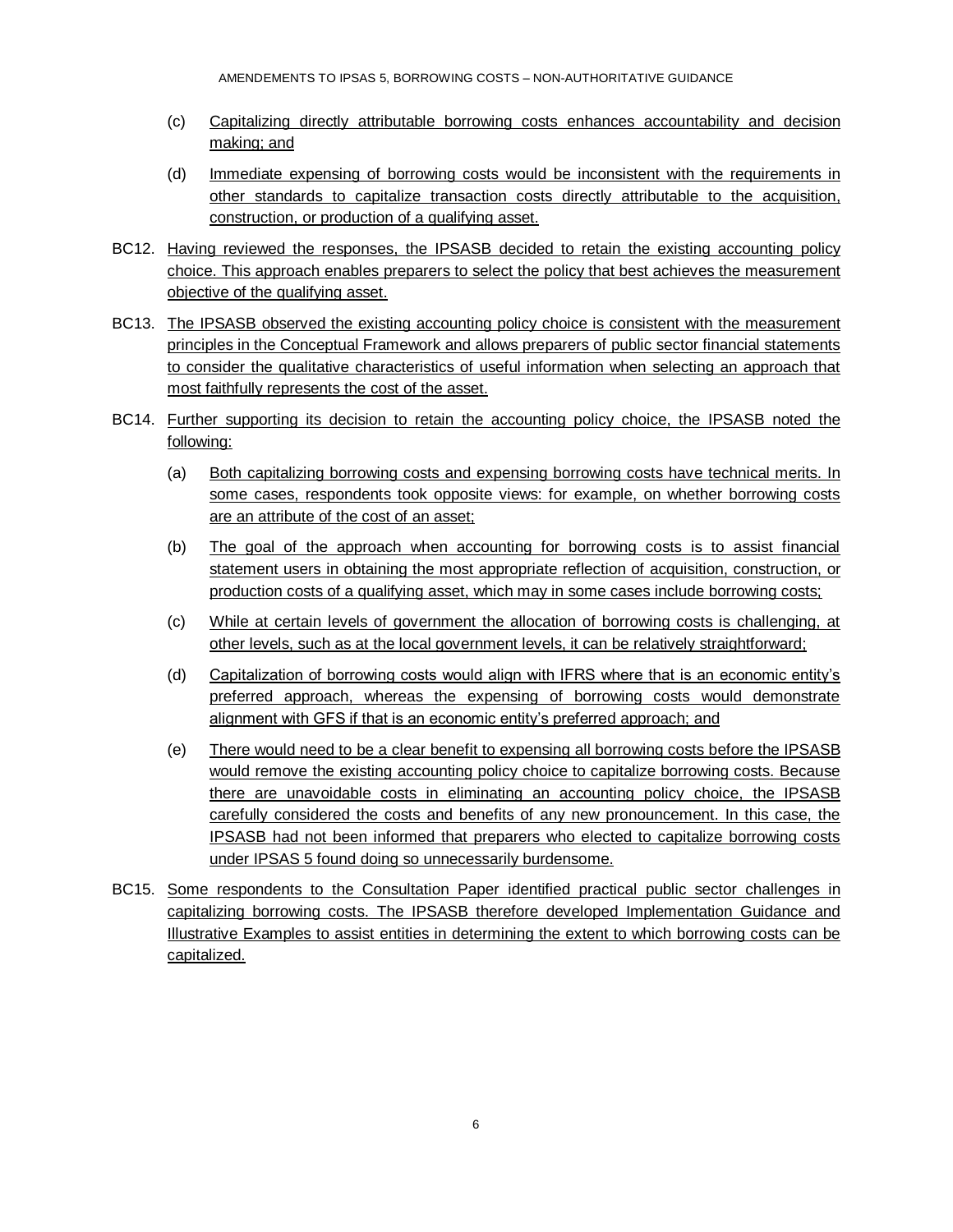#### **Distinction between borrowing costs and transaction costs**

- BC16. In reaching the conclusion to retain the accounting policy choice, the IPSASB noted that accounting for borrowing costs may not be consistent with accounting for transaction costs. Some respondents proposed that the accounting treatment of borrowing costs and transaction costs should be consistent because they considered either:
	- (a) Borrowing costs to be a type of transaction costs. Borrowing costs are directly attributable to the borrowing (for example, the issuance of a government financial instrument). Therefore, they meet the criteria of a transaction cost; or
	- (b) Transaction costs to be a type of borrowing costs. Some respondents proposed this view based on the methodology applied in calculating the effective interest rate of a financial instrument. This is because some transaction costs are added to, or subtracted from, the principal amount of a financial instrument when determining the gross proceeds of a borrowing in order to determine the effective interest rate.
- BC17. The IPSASB considered these views, but decided that borrowing costs and transaction costs are different economic phenomena. The IPSASB concluded it is appropriate for the accounting principles to differ for each type of "cost" depending on the facts and circumstances.
- BC18. In reaching this view, the IPSASB noted that borrowing costs comprise interest and other expenses incurred by an entity in connection with borrowing funds. Borrowing costs are often contractually linked to the underlying borrowing. Should the borrowing be transferred, the borrowing costs would either be transferred to the new counterparty or separated contractually.
- BC19. Transaction costs are incremental costs directly attributable to the transaction. However, transaction costs are independent of the contractual terms of the debt instrument. Should the debt instrument be transferred, the entity transferring the instrument is generally not compensated for the transaction costs because they are not transferred to the counterparty assuming the instrument.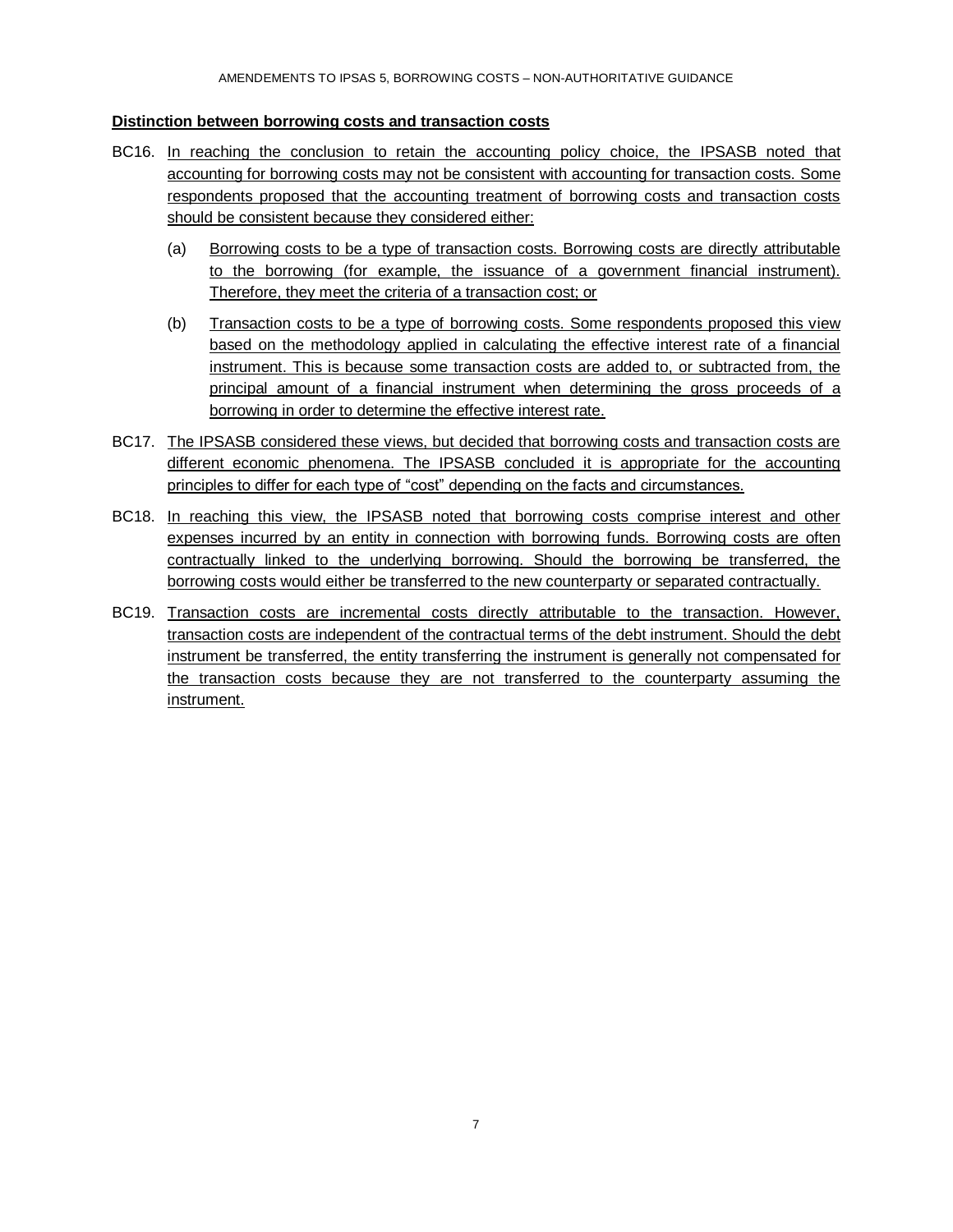# <span id="page-7-0"></span>**Implementation Guidance**

#### *This guidance accompanies, but is not part of, IPSAS 5.*

#### *A.1 Period of Borrowing Cost Capitalization*

# **When applying the allowed alternative treatment, as described in paragraphs 17–18, when can an entity begin to include borrowing costs in the cost of the qualifying asset?**

Where outlays and borrowings have been incurred specifically to fund a qualifying asset's acquisition, construction, or production, the costs of those borrowings should be capitalized when the activities necessary to prepare the asset for its intended use or sale begin. The activities necessary to get the asset ready for use encompass more than the asset's physical acquisition, construction, or production. The activities include technical and administrative work prior to the commencement of physical acquisition, construction, or production, but exclude holding the asset when no development that changes the asset's condition is being undertaken.

The activities (i.e., technical and administrative work) undertaken prior to commencement of the physical acquisition, construction, or production of a qualifying asset should contribute to the actual development or construction of that asset.

#### *A.2 Limit on Capitalization*

# **When applying the allowed alternative treatment, as described in paragraphs 17–18, to specific borrowings, are borrowing costs included in the cost of the qualifying asset in that period limited to the borrowing costs incurred in that period?**

Yes. If a borrowing can be specifically associated with outlays on acquisition, construction, or production of a qualifying asset, the amount of borrowing costs capitalized during that period is limited to the borrowing costs incurred on that borrowing during the period less any investment income on the temporary investment of those borrowings.

#### *A.3 Asset Funded through Transfers*

**In many jurisdictions, the acquisition, construction, or production of a qualifying asset is funded through a transfer from another public sector entity. Does the entity acquiring, constructing, or producing the qualifying asset consider the transferor's underlying source of the funds, i.e., whether the funds are generated by tax revenues, general cash holdings or borrowings, when it determines the amount that can be included in the cost of the qualifying asset when applying the allowed alternative treatment, as described in paragraphs 17–18?**

No. When the acquisition, construction, or production of a qualifying asset is fully funded through a transfer, there will be no directly attributable borrowing costs to capitalize. The entity may include in the cost of the qualifying asset only those borrowing costs which it has incurred.

#### *A.4 Asset Funded through a Centralized Lending Program – Interest Rates*

**A centralized lending agency may fund its activities by borrowings through several separate loan instruments. Each instrument may have a different interest rate. An entity may borrow funds from the centralized lending agency and use these funds for the acquisition, construction, or production of a qualifying asset. If the entity is using the allowed alternative treatment, as described in paragraphs 17–18, does the entity apply the weighted average interest rate incurred**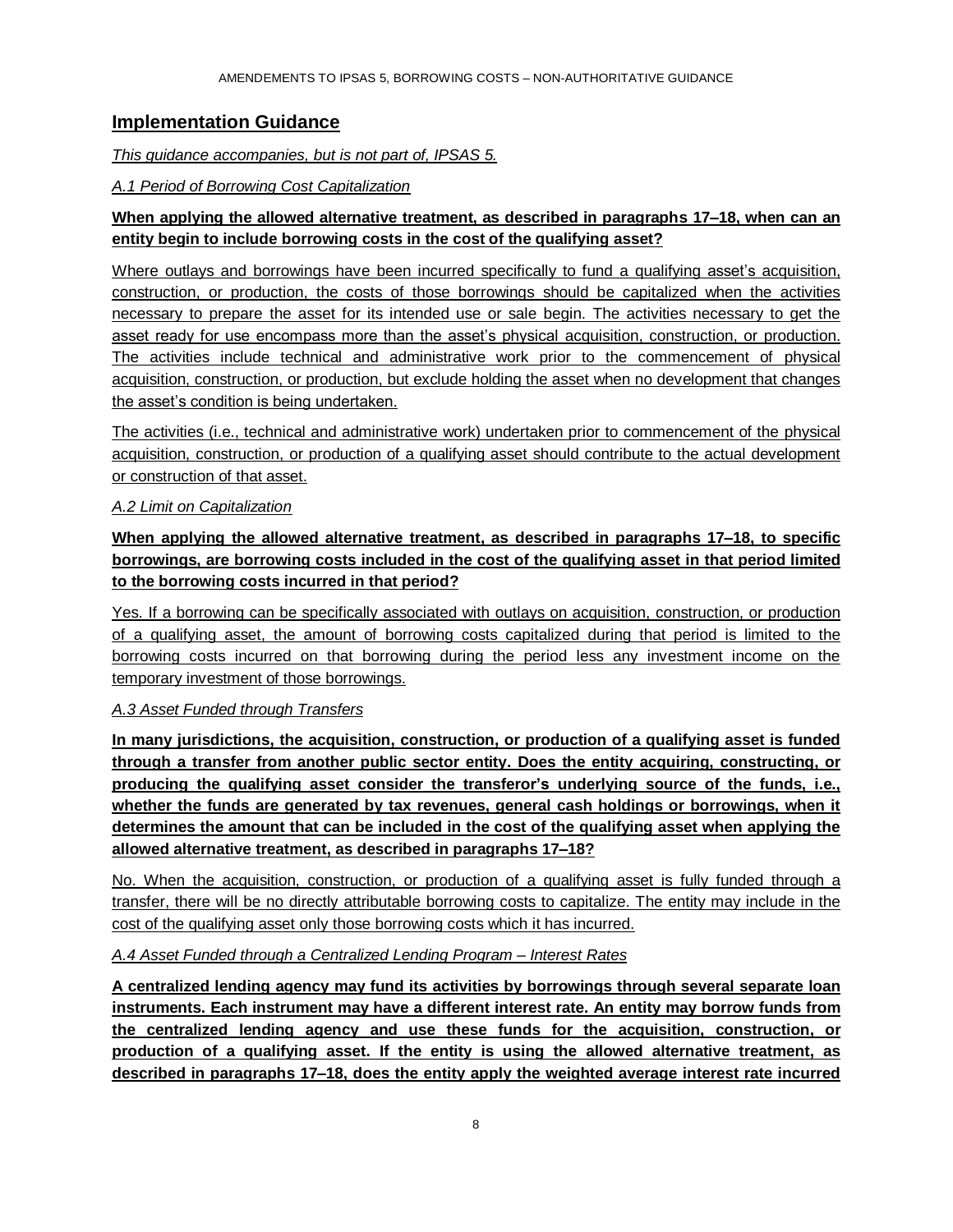#### **by the centralized lending agency when including borrowing costs in the cost of the qualifying asset?**

No. The weighted average interest rate incurred by the centralized lending agency is not relevant in the preparation of the financial statements of the entity acquiring, constructing, or producing the qualifying asset. The entity can include in the cost of the qualifying asset only those borrowing costs which it itself has incurred.

The entity must consider all facts and circumstances when determining the borrowing costs incurred in its arrangement with the centralized lending agency. In some cases, the interest rate stated in the terms of the arrangement may not reflect the true borrowing costs associated with the funds received. When the entity identifies concessionary terms, the entity should apply the requirements in IPSAS 41, *Financial*  Instruments, paragraphs AG118-AG127<sup>1</sup> and capitalize borrowing costs based on a market related interest rate that the entity would have incurred on a similar loan (see IPSAS 41, IE153-IE172 for examples illustrating how to determine the interest rate in a concessionary loan). Interest expense calculated using the effective interest rate method is eligible for inclusion in the cost of the qualifying asset in accordance with this Standard.

If the centralized lending agency and the entity to which it lends funds are part of the same economic entity, in the financial statements of the consolidated entity, the borrowing costs incurred by the centralized lending agency can be capitalized to the qualifying asset, provided that appropriate consolidation adjustments have been made to eliminate those costs capitalized by the controlled entity.

*A.5 Asset Funded through an Entity's Own General Borrowing – Borrowings are not Specific to Qualifying Asset* 

**When an entity acquiring, constructing, or producing a qualifying asset manages its own borrowing program, but borrowings are not specific to the qualifying asset, how does the entity determine the borrowing costs directly attributable to the qualifying asset? This may occur when an entity uses cash on hand to fund the cost of a qualifying asset. This cash on hand is funded from general borrowings, tax revenue and other fees and transfers.** 

The amount of borrowing costs eligible for inclusion in the cost of the qualifying asset is determined using the weighted average of the borrowing costs applicable to all borrowings of the entity outstanding during the period. The weighted average of borrowing costs is then applied to the outlays on the qualifying asset incurred during the period in determining the amount eligible for capitalization.

The entity shall exclude from the weighted average calculation, those borrowings that are made specifically for the purpose of obtaining another qualifying asset until substantially all the activities necessary to prepare that asset for its intended use are complete. The amount of borrowing costs capitalized during a period shall not exceed the amount of borrowing costs incurred during that period.

l

<sup>1</sup> Where an entity has not yet adopted IPSAS 41, the requirements in IPSAS 29, *Financial Instruments: Recognition and Measurement*, paragraphs AG84-AG90 are applied. Similar to the IPSAS 41 requirements, an entity should capitalize borrowing costs based on a market related interest rate that the constructing entity would have incurred on a similar loan.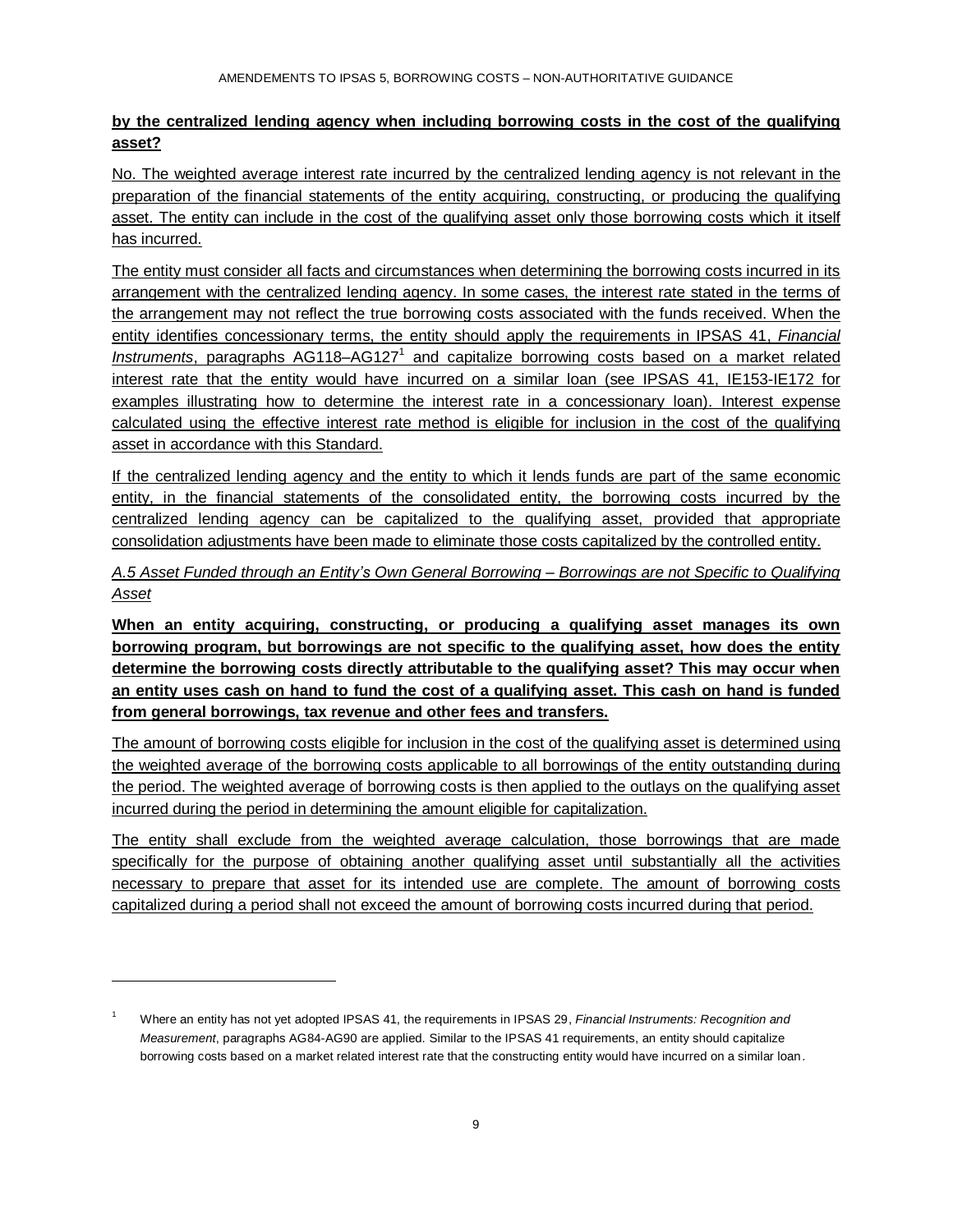*A.6 Asset Funded through General Borrowings – Range of Debt Instruments*

### **Does an entity apply a weighted average of borrowing costs when multiple debt instruments are used to fund the cost of a qualifying asset?**

Yes. An entity may not be able to fund the cost of a qualifying asset with a single debt instrument. When multiple debt instruments are used, the cost of borrowing is determined by calculating the weighted average of the borrowing costs applicable to all the debt instruments outstanding during the period, excluding borrowings that are made specifically for the purpose of obtaining another qualifying asset (until substantially all the activities necessary to prepare that asset for its intended use are complete).

# <span id="page-9-0"></span>**Illustrative Examples**

*These examples accompany, but are not part of, IPSAS 5.*

#### **Qualifying Asset Constructed Over a Period of Time**

- IE1. On March 31, 20X1, Municipality XYZ begins construction of a tunnel to accommodate transit between two commercial hubs. The construction period is 5 years and the project is budgeted to cost CU100 million (CU20 million is paid to the construction company on the date the construction begins and on March 31 of each subsequent year during the construction period). Municipality XYZ issues a 25-year CU100 million bond on March 31, 20X1 that yields a fixed coupon of 5 per cent per annum. This bond was issued specifically to finance the construction of this project. The Municipality has a December 31 year end and earns a rate of interest of 3 percent on the temporary investment of any excess borrowings.
- IE2. On December 31, 20X1, the Municipality has accrued borrowing costs of CU3.75 million (CU100 million x 5 percent x 9/12 months).
- IE3. In determining the borrowing costs that can be included in the cost of the tunnel, the Municipality is limited to capitalizing the borrowing costs incurred during the period less any investment income on the temporary investment of those borrowings.
- IE4. At December 31, 20X1, Municipality XYZ recognizes its tunnel asset as a work in progress. The amount capitalized is CU21.95 million (CU20 million + [CU100 million x 5 percent x 9/12 months] – [CU80 million x 3 percent x 9/12 months]). This represents the funds transferred to the construction company and the borrowing costs incurred during the period less the investment income earned on the CU80 million invested.

#### **Centralized Borrowing Program – Eligible Borrowing Costs**

- IE5. The Department of Infrastructure begins construction of a new road network on June 15, 20X1. The project costs are budgeted to be CU500 million. All financing required by the Department of Infrastructure, and all other government departments, is secured centrally by the Department of Finance.
- IE6. The Department of Finance estimates its cash flow needs on an annual basis in order to determine the most appropriate source of funding to meet its internal lending needs. These sources include tax revenue, fee revenue, bonds issuances and loans.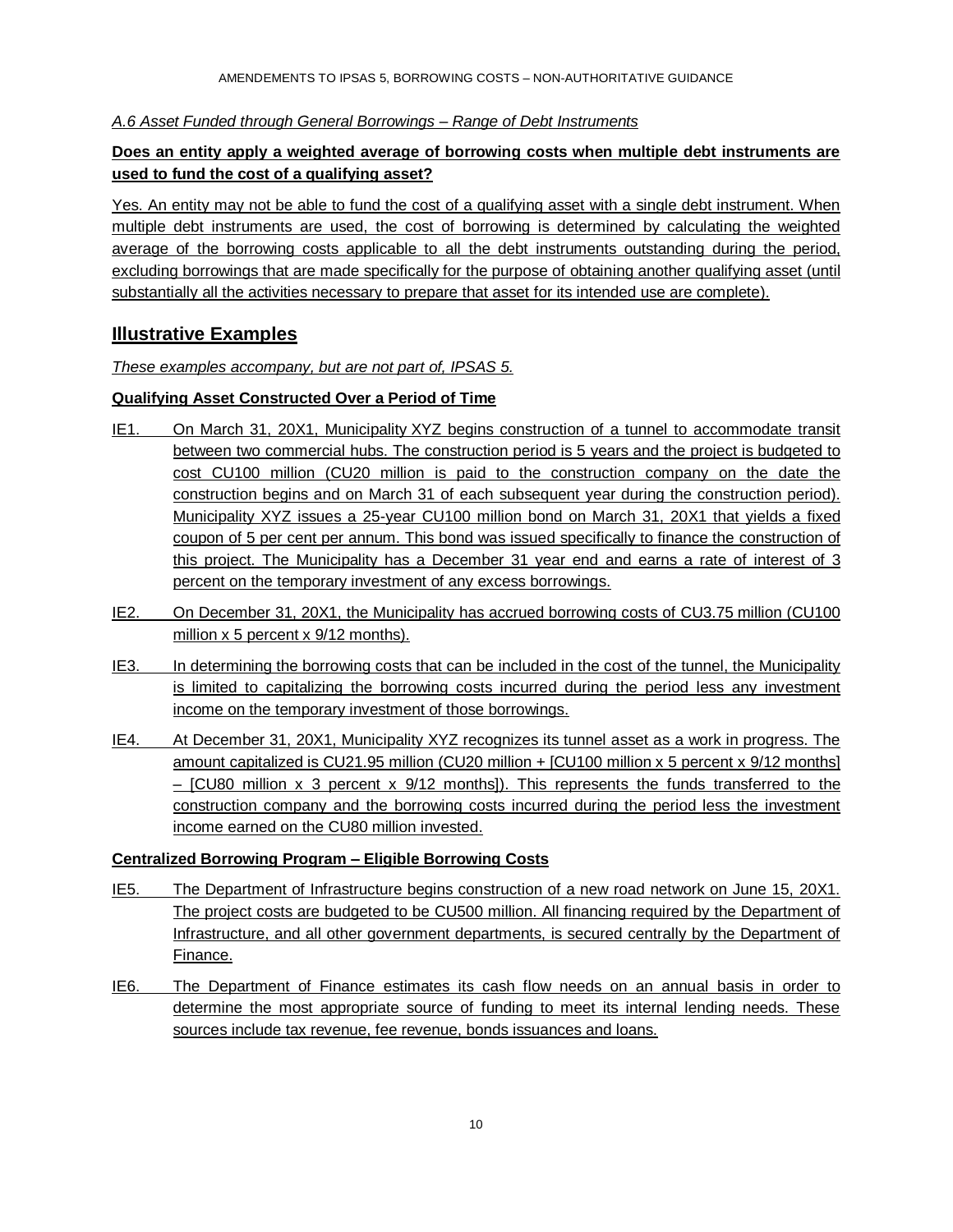- IE7. The Department of Infrastructure negotiates a 10-year loan from the Department of Finance. The Department of Finance requires the Department of Infrastructure to pay borrowing costs of 3 percent per annum. This is consistent with the market rate of interest the Department of Infrastructure would incur if the arrangement was negotiated at arm's length.
- IE8. When the Department of Infrastructure secures financing from the Department of Finance, the Department of Infrastructure is aware borrowings comprise various sources, but has no visibility of how the Department of Finance sources the funds, nor of the weighted average borrowing costs the Department of Finance incurs.
- IE9. In determining the borrowing costs eligible for inclusion in the cost of the road network, the Department of Infrastructure includes only those borrowing costs which it itself has incurred. Because the loan is at market terms, the Department of Infrastructure concludes there are no concessionary elements and determines borrowing costs eligible for inclusion in the cost of the road network are based on the interest rate of 3 percent stated in the contract.

#### **General Borrowing – Weighted Average Cost of Borrowing**

- IE10. State Government T has begun construction of a new airport. The cost of this airport is budgeted to be CU500 million. State Government T manages its own borrowings; however, it does not borrow for specific projects. In determining its borrowing needs, State Government T budgets its cash shortfall over a given period and ensures borrowings will cover its liquidity needs.
- IE11. Over the construction period, State Government T held three instruments that were open for the entire construction period:
	- State Bonds CU1 billion, yielding an annual rate of 5 percent;
	- Loan with Financial Institution A CU300 million, with an annual interest rate of 7 percent; and
	- Loan with Financial Institution B CU600 million, with an annual interest rate of 9 percent.
- IE12. In determining the amount of borrowing costs eligible for inclusion in the cost of the airport, State Government T calculates the weighted average of the borrowing costs applicable to all borrowings of the entity outstanding during the period.

|                                | <u>A</u><br><b>Principal</b> | <u>B</u><br><b>Interest Rate</b> | $\overline{\mathbf{c}}$<br><b>Proportion of</b><br><b>Debt</b> | $D = B \times C$<br>Weighted<br>Average |
|--------------------------------|------------------------------|----------------------------------|----------------------------------------------------------------|-----------------------------------------|
| State Bonds                    | CU1,000 million              | 5 percent                        | 1,000 / 1,900                                                  | 2.63                                    |
| <u>Loan A</u>                  | CU300 million                | 7 percent                        | 300 / 1,900                                                    | <u>1.11</u>                             |
| Loan B                         | CU600 million                | 9 percent                        | 600 / 1,900                                                    | 2.84                                    |
| Weighted Average Interest Rate |                              |                                  |                                                                | 6.58 percent                            |

IE13. State Government T calculates the weighted average of the borrowing costs applicable to all borrowings of the entity outstanding during the period to be 6.58 percent.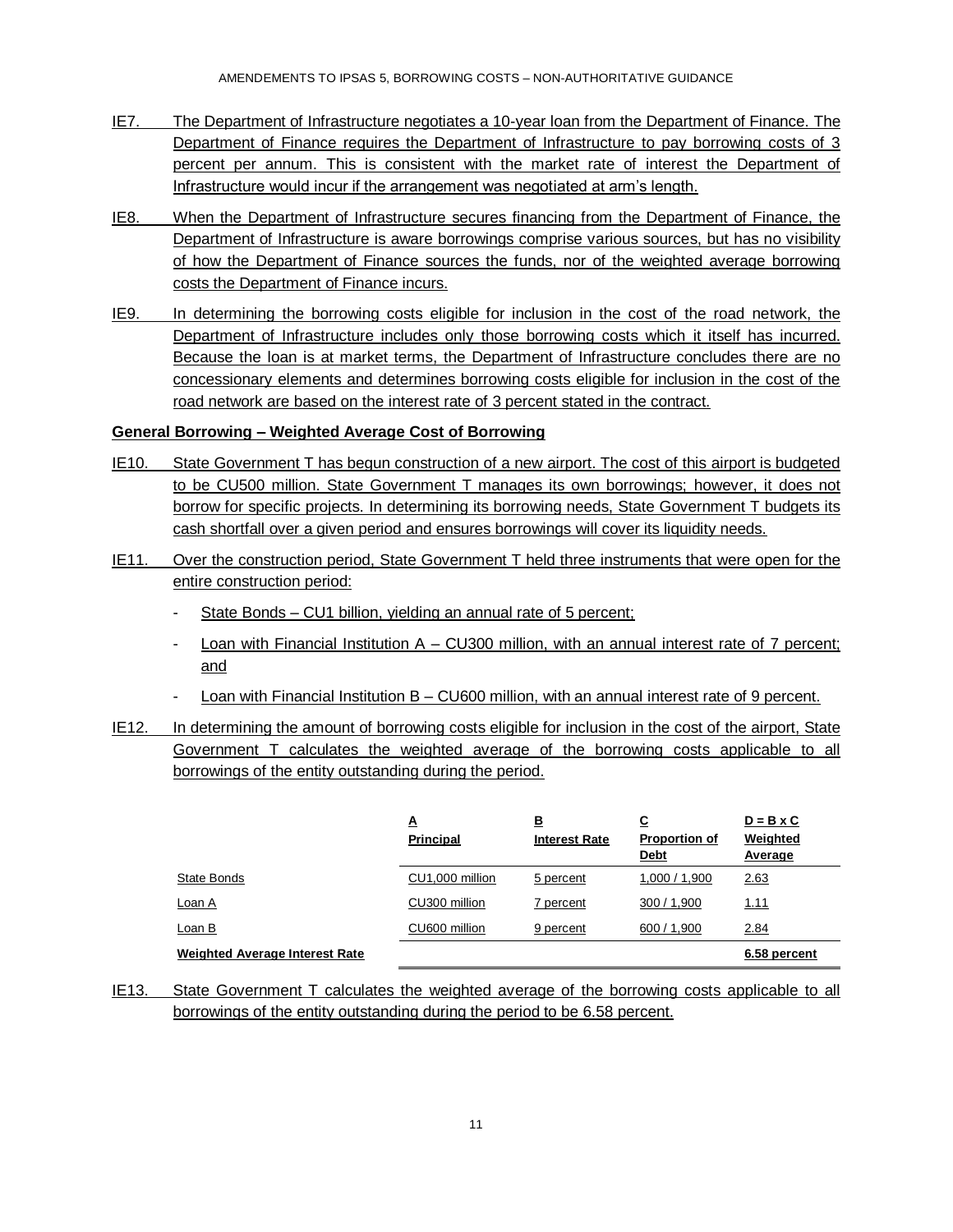#### **Specific Borrowing – Borrowing for Part of Qualifying Asset's Amount**

- IE14. State Government C began construction of a new road network on January 1, 20X1. The cost of this road network is budgeted to be CU750 million. State Government C funds this project with amounts received on January 1, 20X1 from two sources:
	- Federal grant in the amount of CU500 million; and
	- Loan from a financial institution of CU250 million, with an annual interest rate of 5 percent.

In order to receive the federal grant, State Government C was required to show it was able to secure financing. It is State Government C's policy to allocate borrowed funds to the construction of the qualifying asset first. State Government C earns a rate of interest of 3 percent on the temporary investment of any excess borrowings.

- IE15. As at December 31, 20X1, State Government C has incurred outlays of CU200 million as part of the construction of the asset. These outlays were transferred in one lump sum payment to the construction company at the commencement of construction on January 1, 20X1. In addition to the outlays of CU200 million, State Government C capitalizes CU11 million ([CU250 million x 5 percent] – [CU50 million x 3 percent]) in borrowing costs, against the qualifying asset.
- IE16. Because State Government C borrowed CU250 million for the purposes of obtaining the road network, but has only incurred outlays related to that qualifying asset in the amount of CU200 million, State Government C was able to earn interest revenue on the excess funds borrowed. State Government C capitalized borrowing costs incurred during the period of CU12.5 million less the investment income of CU1.5 million on the temporary investment of those borrowings.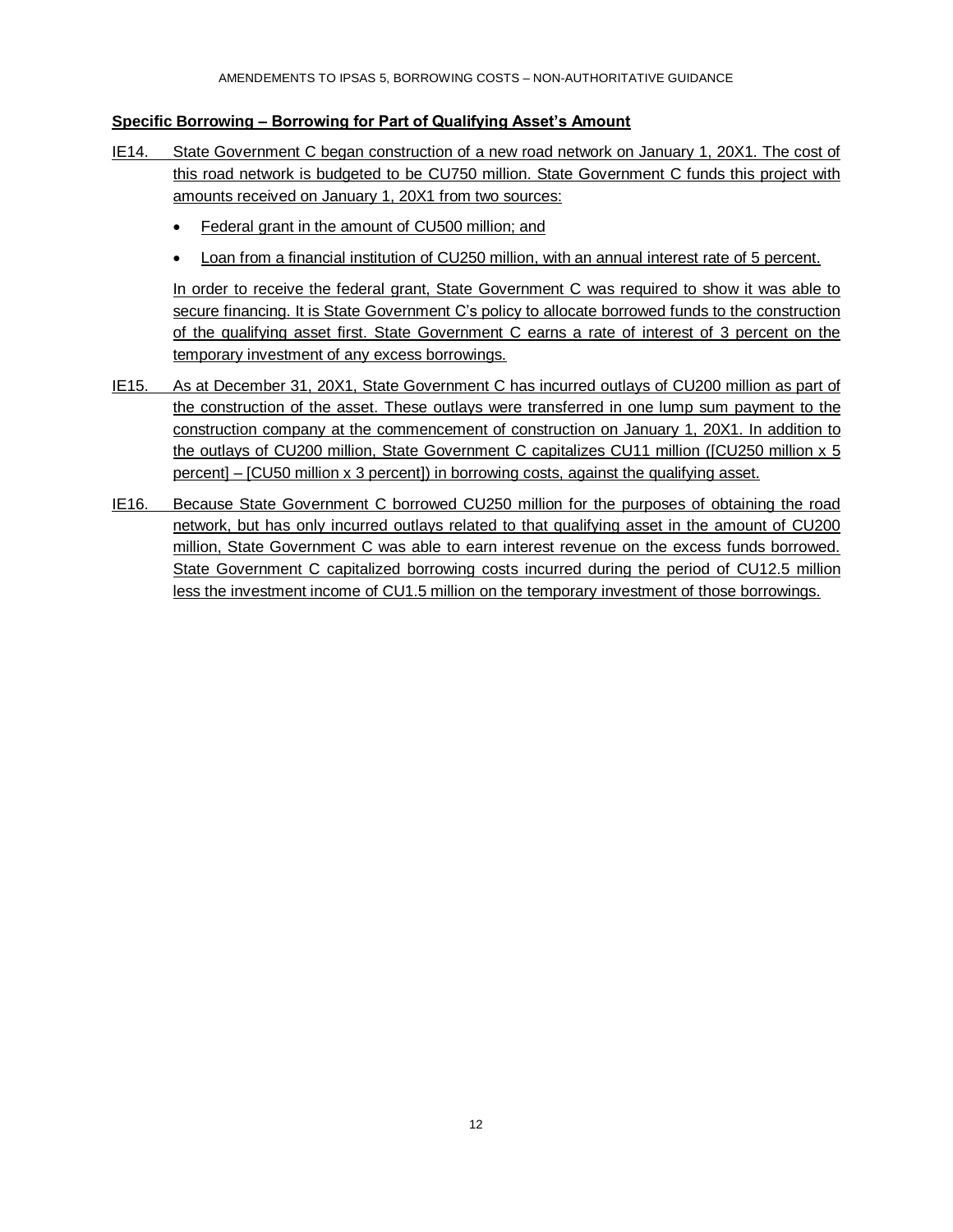<span id="page-12-0"></span>International Public Sector Accounting Standards, Exposure Drafts, Consultation Papers, Recommended Practice Guidelines, and other IPSASB publications are published by, and copyright of, IFAC.

The IPSASB and IFAC do not accept responsibility for loss caused to any person who acts or refrains from acting in reliance on the material in this publication, whether such loss is caused by negligence or otherwise.

The 'International Public Sector Accounting Standards Board', 'International Public Sector Accounting Standards', 'Recommended Practice Guidelines', 'International Federation of Accountants', 'IPSASB', 'IPSAS', 'RPG', 'IFAC', the IPSASB logo, and IFAC logo are trademarks of IFAC, or registered trademarks and service marks of IFAC in the US and other countries.

Copyright © November 2021 by the International Federation of Accountants (IFAC). All rights reserved. Permission is granted to make copies of this work to achieve maximum exposure and feedback provided that each copy bears the following credit line: "*Copyright © November 2021 by the International Federation of Accountants (IFAC). All rights reserved. Used with permission of IFAC. Permission is granted to make copies of this work to achieve maximum exposure and feedback*."

Published by: